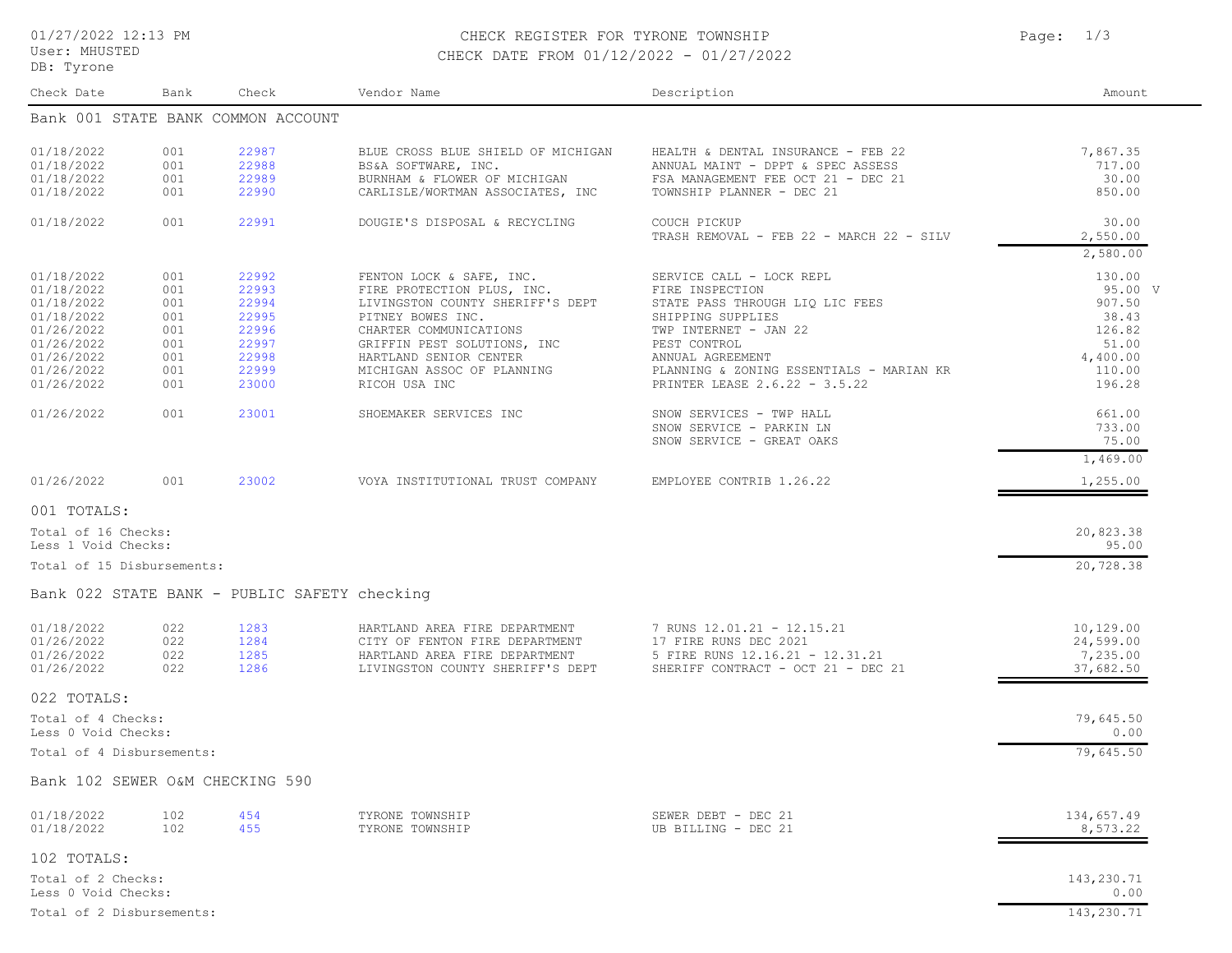User: MHUSTED DB: Tyrone

## 01/27/2022 12:13 PM CHECK REGISTER FOR TYRONE TOWNSHIP Page: 2/3 CHECK DATE FROM 01/12/2022 - 01/27/2022

| Check Date                                                                              | Bank                     | Check                        | Vendor Name                                                                                                     | Description                                                                                                                                                                                                                                                                                                                                                                                                                                                                      | Amount                                                                                                                                              |
|-----------------------------------------------------------------------------------------|--------------------------|------------------------------|-----------------------------------------------------------------------------------------------------------------|----------------------------------------------------------------------------------------------------------------------------------------------------------------------------------------------------------------------------------------------------------------------------------------------------------------------------------------------------------------------------------------------------------------------------------------------------------------------------------|-----------------------------------------------------------------------------------------------------------------------------------------------------|
| Bank 108 TAX FUND FLAGSTAR                                                              |                          |                              |                                                                                                                 |                                                                                                                                                                                                                                                                                                                                                                                                                                                                                  |                                                                                                                                                     |
| 01/18/2022                                                                              | 108                      | 3134                         | CORELOGIC CENTRAIZED REFUNDS                                                                                    | 2021 Win Tax Refund 4704-02-201-007<br>2021 Win Tax Refund 4704-03-401-005<br>2021 Win Tax Refund 4704-04-101-024<br>2021 Win Tax Refund 4704-04-101-041<br>2021 Win Tax Refund 4704-05-102-012<br>2021 Win Tax Refund 4704-05-200-019<br>2021 Win Tax Refund 4704-05-203-071<br>2021 Win Tax Refund 4704-08-402-015<br>2021 Win Tax Refund 4704-09-401-047<br>2021 Win Tax Refund 4704-17-200-008<br>2021 Win Tax Refund 4704-27-300-030<br>2021 Win Tax Refund 4704-11-101-043 | 1,732.56<br>1,949.45<br>944.75<br>1,962.84<br>1,705.65<br>1,218.39<br>1,179.99<br>1,044.70<br>2,044.40<br>882.61<br>195.61<br>2,249.61<br>17,110.56 |
| 01/18/2022<br>01/18/2022                                                                | 108<br>108               | 3135<br>3136                 | CORELOGIC CENTRALIZED REFUNDS<br>CROMAINE LIBRARY                                                               | 2021 Win Tax Refund 4704-02-101-016<br>WINTER TAX DISB 01.01.22 - 01.15.22                                                                                                                                                                                                                                                                                                                                                                                                       | 2,993.23<br>54,766.90                                                                                                                               |
| 01/18/2022                                                                              | 108                      | 3137                         | FENTON SCHOOLS                                                                                                  | SUMMER TAX DISB 01.01.22 - 01.15.22<br>WINTER TAX DISB 01.01.22 - 01.15.22                                                                                                                                                                                                                                                                                                                                                                                                       | 289.24<br>644,751.17<br>645,040.41                                                                                                                  |
| 01/18/2022                                                                              | 108                      | 3138                         | GISD                                                                                                            | SUMMER TAX DISB 01.01.22 - 01.15.22<br>WINTER TAX DISB 01.01.22 - 01.15.22                                                                                                                                                                                                                                                                                                                                                                                                       | 163.78<br>467,819.89<br>467,983.67                                                                                                                  |
| 01/18/2022<br>01/18/2022<br>01/18/2022                                                  | 108<br>108<br>108        | 3139<br>3140<br>3141         | HARTLAND CONSOLIDATED SCHOOLS<br>LERETA<br>LESA                                                                 | WINTER TAX DISB 01.01.22 - 01.15.22<br>2021 Win Tax Refund 4704-03-101-002<br>SUMMER TAX DISB 01.01.22 - 01.15.22                                                                                                                                                                                                                                                                                                                                                                | 374, 119.82<br>1,150.81<br>371.40                                                                                                                   |
| 01/18/2022                                                                              | 108                      | 3142                         | LINDEN COMMUNITY SCHOOLS                                                                                        | SUMMER TAX DISB 01.01.22 - 01.15.22<br>WINTER TAX DISB 01.01.22 - 01.15.22                                                                                                                                                                                                                                                                                                                                                                                                       | 268.52<br>142, 921.85<br>143,190.37                                                                                                                 |
| 01/18/2022                                                                              | 108                      | 3143                         | LIVINGSTON COUNTY TREASURER                                                                                     | SUMMER TAX DISB 01.01.22 - 01.15.22<br>WINTER TAX DISB 01.01.22 - 01.15.22                                                                                                                                                                                                                                                                                                                                                                                                       | 1,851.67<br>116,130.07<br>117,981.74                                                                                                                |
| 01/18/2022                                                                              | 108                      | 3144                         | MOTT COMMUNITY COLLEGE                                                                                          | WINTER TAX DISB 01.01.22 - 01.15.22                                                                                                                                                                                                                                                                                                                                                                                                                                              | 416,891.18                                                                                                                                          |
| 108 TOTALS:<br>Total of 11 Checks:<br>Less 0 Void Checks:<br>Total of 11 Disbursements: |                          |                              |                                                                                                                 |                                                                                                                                                                                                                                                                                                                                                                                                                                                                                  | 2,241,600.09<br>0.00<br>2,241,600.09                                                                                                                |
| Bank 203 TRUST & AGENCY 701 CKG                                                         |                          |                              |                                                                                                                 |                                                                                                                                                                                                                                                                                                                                                                                                                                                                                  |                                                                                                                                                     |
| 01/18/2022<br>01/18/2022<br>01/26/2022<br>01/26/2022                                    | 203<br>203<br>203<br>203 | 1937<br>1938<br>1939<br>1940 | CARLISLE/WORTMAN ASSOCIATES, INC<br>TYRONE HISTORICAL SOCIETY<br>LIVINGSTON COUNTY TREASURER<br>TYRONE TOWNSHIP | TOWNSHIP PLANNER - DEC 21<br>PLAT BOOKS SOLD<br>SPECIFIC MOBILE HOME SET TAX - DEC 21<br>SPECIFIC MOBILE HOME SET TAX - DEC 21                                                                                                                                                                                                                                                                                                                                                   | 30.00<br>200.00<br>2,232.50<br>446.56                                                                                                               |